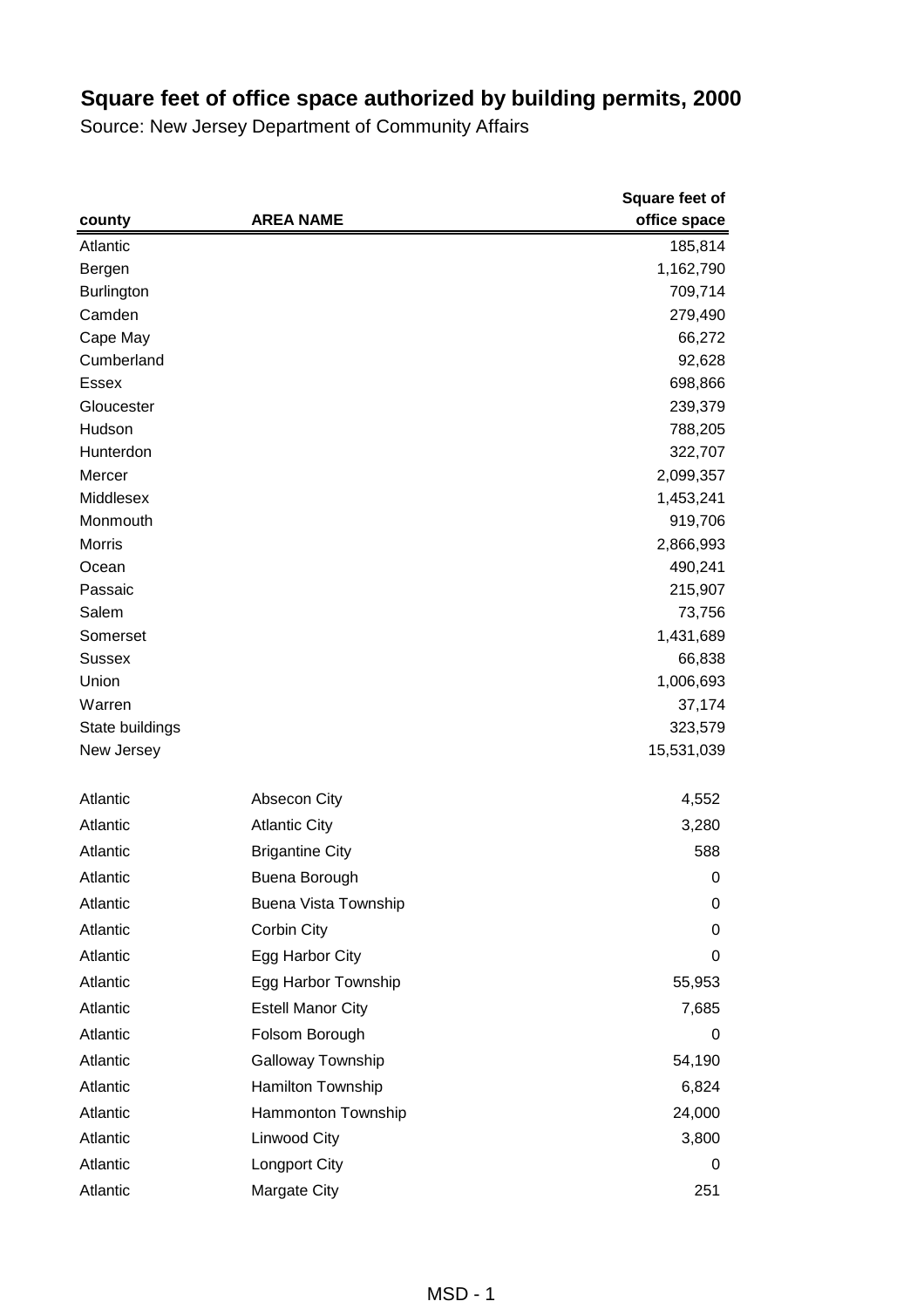|          | <b>AREA NAME</b>                | <b>Square feet of</b> |
|----------|---------------------------------|-----------------------|
| county   |                                 | office space          |
| Atlantic | <b>Mullica City</b>             | 0                     |
| Atlantic | Northfield City                 | 7,983                 |
| Atlantic | Pleasantville City              | 16,134                |
| Atlantic | Port Republic City              | 574                   |
| Atlantic | Somers Point City               | 0                     |
| Atlantic | <b>Ventnor City</b>             | 0                     |
| Atlantic | <b>Weymouth Township</b>        | 0                     |
| Bergen   | Allendale Borough               | 0                     |
| Bergen   | Alpine Borough                  | 0                     |
| Bergen   | Bergenfield Borough             | 1,260                 |
| Bergen   | Bogota Borough                  | 1,460                 |
| Bergen   | Carlstadt Borough               | 176,418               |
| Bergen   | Cliffside Park Borough          | 0                     |
| Bergen   | Closter Borough                 | 0                     |
| Bergen   | Cresskill Borough               | 0                     |
| Bergen   | Demarest Borough                | 0                     |
| Bergen   | Dumont Borough                  | 0                     |
| Bergen   | Elmwood Park Borough            | 172,490               |
| Bergen   | East Rutherford Borough         | 0                     |
| Bergen   | Edgewater Borough               | 218                   |
| Bergen   | Emerson Borough                 | 1,114                 |
| Bergen   | <b>Englewood City</b>           | 0                     |
| Bergen   | <b>Englewood Cliffs Borough</b> | 317,059               |
| Bergen   | Fair Lawn Borough               | 0                     |
| Bergen   | Fairview Borough                | 0                     |
| Bergen   | Fort Lee Borough                | 0                     |
| Bergen   | Franklin Lakes Borough          | 902                   |
| Bergen   | <b>Garfield City</b>            | 0                     |
| Bergen   | Glen Rock Borough               | 0                     |
| Bergen   | Hackensack City                 | 0                     |
| Bergen   | Harrington Park Borough         | 0                     |
| Bergen   | Hasbrouck Heights Borough       | 0                     |
| Bergen   | Haworth Borough                 | 2,867                 |
| Bergen   | Hillsdale Borough               | 0                     |
| Bergen   | Ho-Ho-Kus Borough               | 0                     |
| Bergen   | Leonia Borough                  | 0                     |
| Bergen   | Little Ferry Borough            | 9,332                 |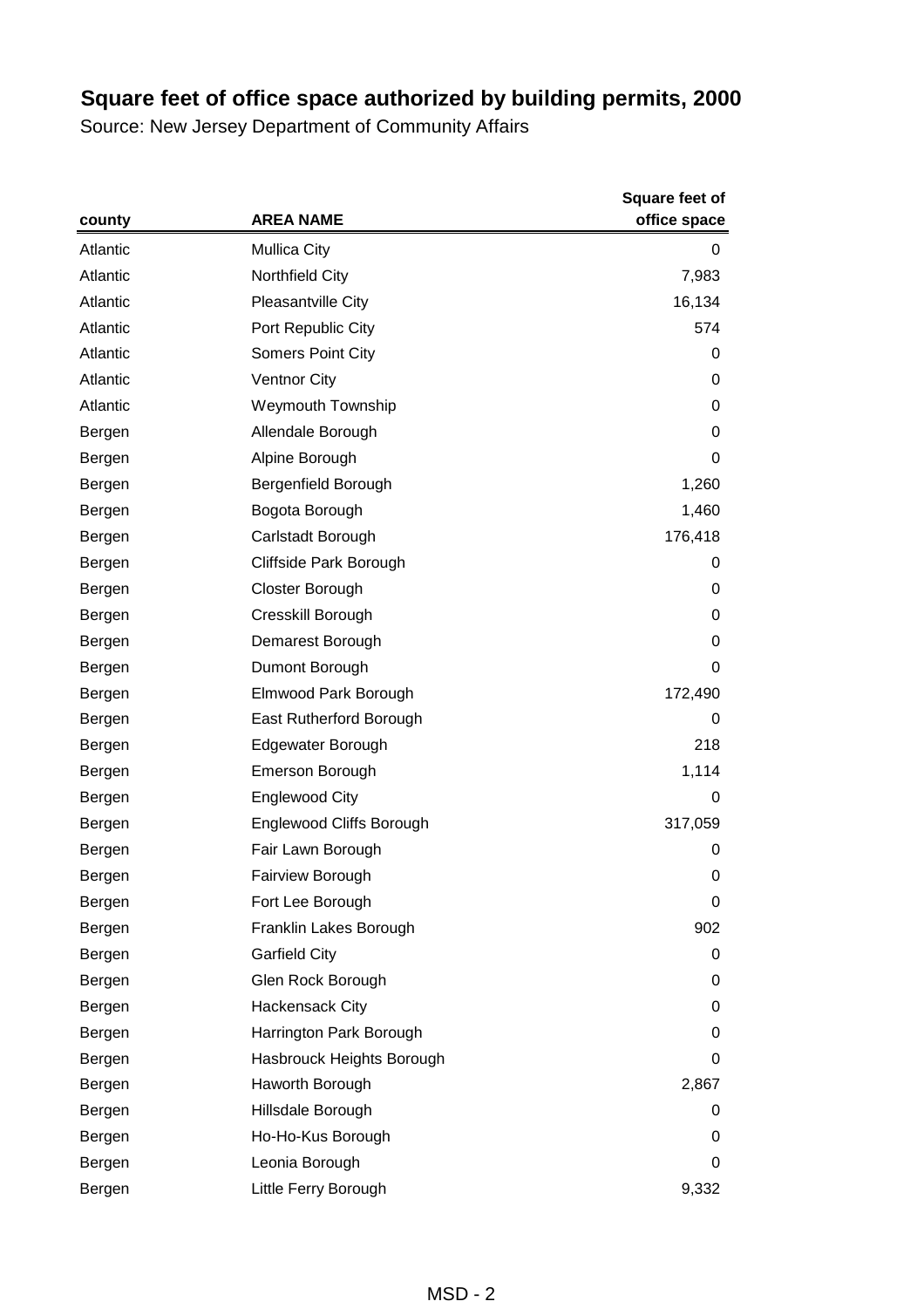|        |                            | <b>Square feet of</b> |
|--------|----------------------------|-----------------------|
| county | <b>AREA NAME</b>           | office space          |
| Bergen | Lodi Borough               | 0                     |
| Bergen | Lyndhurst Township         | 133,696               |
| Bergen | Mahwah Township            | 0                     |
| Bergen | Maywood Borough            | 0                     |
| Bergen | Midland Park Borough       | 17,826                |
| Bergen | Montvale Borough           | 4,371                 |
| Bergen | Moonachie Borough          | 0                     |
| Bergen | New Milford Borough        | 552                   |
| Bergen | North Arlington Borough    | 0                     |
| Bergen | Northvale Borough          | 1,862                 |
| Bergen | Norwood Borough            | 2,900                 |
| Bergen | Oakland Borough            | 0                     |
| Bergen | Old Tappan Borough         | 24,374                |
| Bergen | Oradell Borough            | 70                    |
| Bergen | Palisades Park Borough     | 0                     |
| Bergen | Paramus Borough            | 0                     |
| Bergen | Park Ridge Borough         | 3,674                 |
| Bergen | Ramsey Borough             | 90,179                |
| Bergen | Ridgefield Borough         | 0                     |
| Bergen | Ridgefield Park Village    | 0                     |
| Bergen | Ridgewood Village          | 2,962                 |
| Bergen | River Edge Borough         | 0                     |
| Bergen | <b>River Vale Township</b> | 307                   |
| Bergen | Rochelle Park Township     | 6,041                 |
| Bergen | Rockleigh Borough          | 0                     |
| Bergen | <b>Rutherford Borough</b>  | 0                     |
| Bergen | Saddle Brook Township      | 22,086                |
| Bergen | Saddle River Borough       | 0                     |
| Bergen | South Hackensack Township  | 2,327                 |
| Bergen | <b>Teaneck Township</b>    | 535                   |
| Bergen | <b>Tenafly Borough</b>     | 28,216                |
| Bergen | Teterboro Borough          | 0                     |
| Bergen | Upper Saddle River Borough | 0                     |
| Bergen | <b>Waldwick Borough</b>    | 1,375                 |
| Bergen | <b>Wallington Borough</b>  | 0                     |
| Bergen | Washington Township        | 0                     |
| Bergen | Westwood Borough           | 400                   |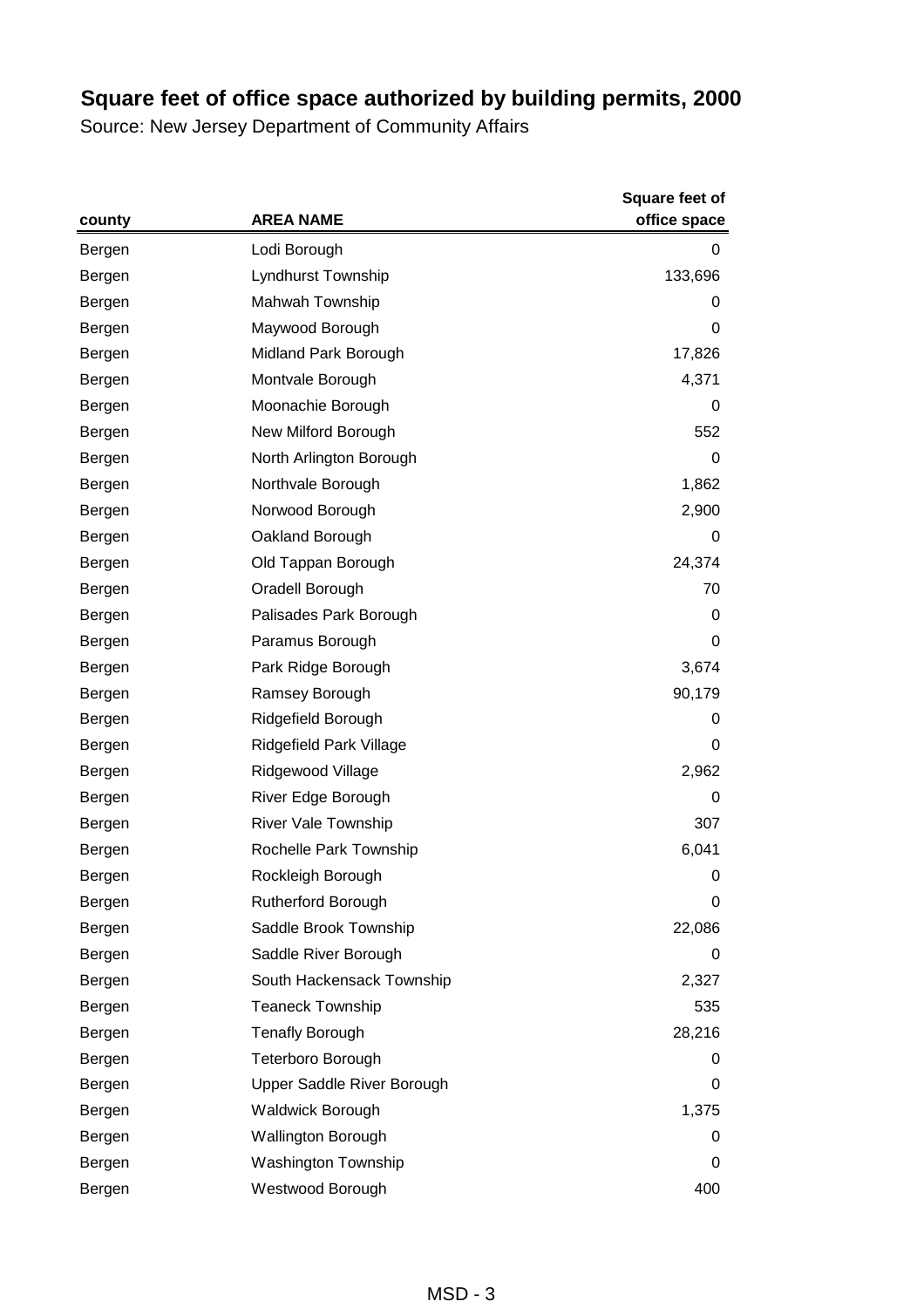|                   | <b>AREA NAME</b>               | <b>Square feet of</b><br>office space |
|-------------------|--------------------------------|---------------------------------------|
| county            |                                |                                       |
| Bergen            | Woodcliff Lake Borough         | 131,501                               |
| Bergen            | Wood-Ridge Borough             | 0                                     |
| Bergen            | <b>Wyckoff Township</b>        | 4,416                                 |
| <b>Burlington</b> | <b>Bass River Township</b>     | 0                                     |
| <b>Burlington</b> | <b>Beverly City</b>            | 0                                     |
| <b>Burlington</b> | <b>Bordentown City</b>         | 0                                     |
| <b>Burlington</b> | <b>Bordentown Township</b>     | 4,682                                 |
| <b>Burlington</b> | <b>Burlington City</b>         | 1,800                                 |
| <b>Burlington</b> | <b>Burlington Township</b>     | 8,484                                 |
| <b>Burlington</b> | <b>Chesterfield Township</b>   | 1,092                                 |
| <b>Burlington</b> | Cinnaminson Township           | 0                                     |
| <b>Burlington</b> | Delanco Township               | 0                                     |
| <b>Burlington</b> | Delran Township                | 0                                     |
| <b>Burlington</b> | Eastampton Township            | 0                                     |
| <b>Burlington</b> | <b>Edgewater Park Township</b> | 0                                     |
| <b>Burlington</b> | Evesham Township               | 38,137                                |
| <b>Burlington</b> | Fieldsboro Borough             | 4,295                                 |
| <b>Burlington</b> | <b>Florence Township</b>       | 8,360                                 |
| <b>Burlington</b> | <b>Hainesport Township</b>     | 0                                     |
| <b>Burlington</b> | <b>Lumberton Township</b>      | 166,144                               |
| <b>Burlington</b> | Mansfield Township             | 0                                     |
| <b>Burlington</b> | Maple Shade Borough            | 16,715                                |
| <b>Burlington</b> | <b>Medford Township</b>        | 48,000                                |
| <b>Burlington</b> | Medford Lakes Borough          | 0                                     |
| <b>Burlington</b> | Moorestown Township            | 80,462                                |
| <b>Burlington</b> | Mount Holly Township           | 2,269                                 |
| <b>Burlington</b> | Mount Laurel Township          | 259,931                               |
| <b>Burlington</b> | New Hanover Township           | 0                                     |
| <b>Burlington</b> | North Hanover Township         | 26,535                                |
| <b>Burlington</b> | Palmyra Borough                | 0                                     |
| <b>Burlington</b> | Pemberton Borough              | 0                                     |
| <b>Burlington</b> | Pemberton Township             | 7,934                                 |
| <b>Burlington</b> | Riverside Township             | 3,680                                 |
| <b>Burlington</b> | Riverton Borough               | 0                                     |
| <b>Burlington</b> | Shamong Township               | 0                                     |
| <b>Burlington</b> | Southampton Township           | 223                                   |
| <b>Burlington</b> | Springfield Township           | 238                                   |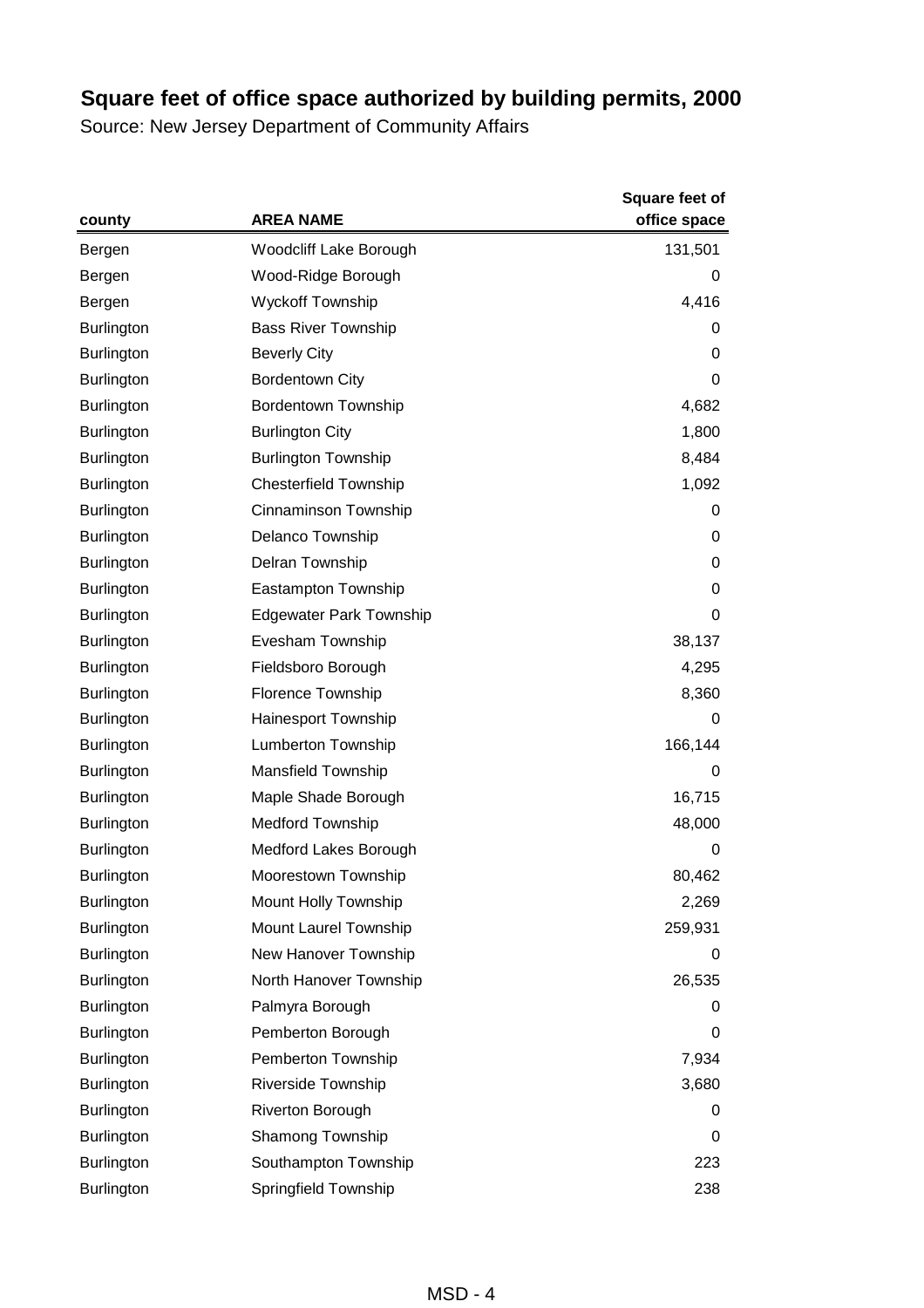|                   | <b>AREA NAME</b>            | <b>Square feet of</b> |
|-------------------|-----------------------------|-----------------------|
| county            |                             | office space          |
| <b>Burlington</b> | <b>Tabernacle Township</b>  | 357                   |
| <b>Burlington</b> | <b>Washington Township</b>  | 0                     |
| <b>Burlington</b> | <b>Westampton Township</b>  | 3,991                 |
| <b>Burlington</b> | Willingboro Township        | 26,385                |
| <b>Burlington</b> | <b>Woodland Township</b>    | 0                     |
| <b>Burlington</b> | Wrightstown Borough         | 0                     |
| Camden            | Audubon Borough             | 0                     |
| Camden            | Audubon Park Borough        | 0                     |
| Camden            | Barrington Borough          | 0                     |
| Camden            | <b>Bellmawr Borough</b>     | 1,200                 |
| Camden            | Berlin Borough              | 4,684                 |
| Camden            | <b>Berlin Township</b>      | 39,780                |
| Camden            | Brooklawn Borough           | 0                     |
| Camden            | Camden City                 | 25,712                |
| Camden            | <b>Cherry Hill Township</b> | 30,620                |
| Camden            | <b>Chesilhurst Borough</b>  | 0                     |
| Camden            | <b>Clementon Borough</b>    | 900                   |
| Camden            | Collingswood Borough        | 7,820                 |
| Camden            | Gibbsboro Borough           | 22,116                |
| Camden            | <b>Gloucester City</b>      | 0                     |
| Camden            | Gloucester Township         | 1,008                 |
| Camden            | Haddon Township             | 80                    |
| Camden            | Haddonfield Borough         | 184                   |
| Camden            | Haddon Heights Borough      | 0                     |
| Camden            | Hi-nella Borough            | 0                     |
| Camden            | Laurel Springs Borough      | 4,160                 |
| Camden            | Lawnside Borough            | 5,500                 |
| Camden            | Lindenwold Borough          | 0                     |
| Camden            | Magnolia Borough            | 24,000                |
| Camden            | Merchantville Borough       | 0                     |
| Camden            | Mount Ephraim Borough       | 123                   |
| Camden            | Oaklyn Borough              | 0                     |
| Camden            | Pennsauken Township         | 0                     |
| Camden            | Pine Hill Borough           | 0                     |
| Camden            | Pine Valley Borough         | 0                     |
| Camden            | Runnemede Borough           | 70,579                |
| Camden            | Somerdale Borough           | 200                   |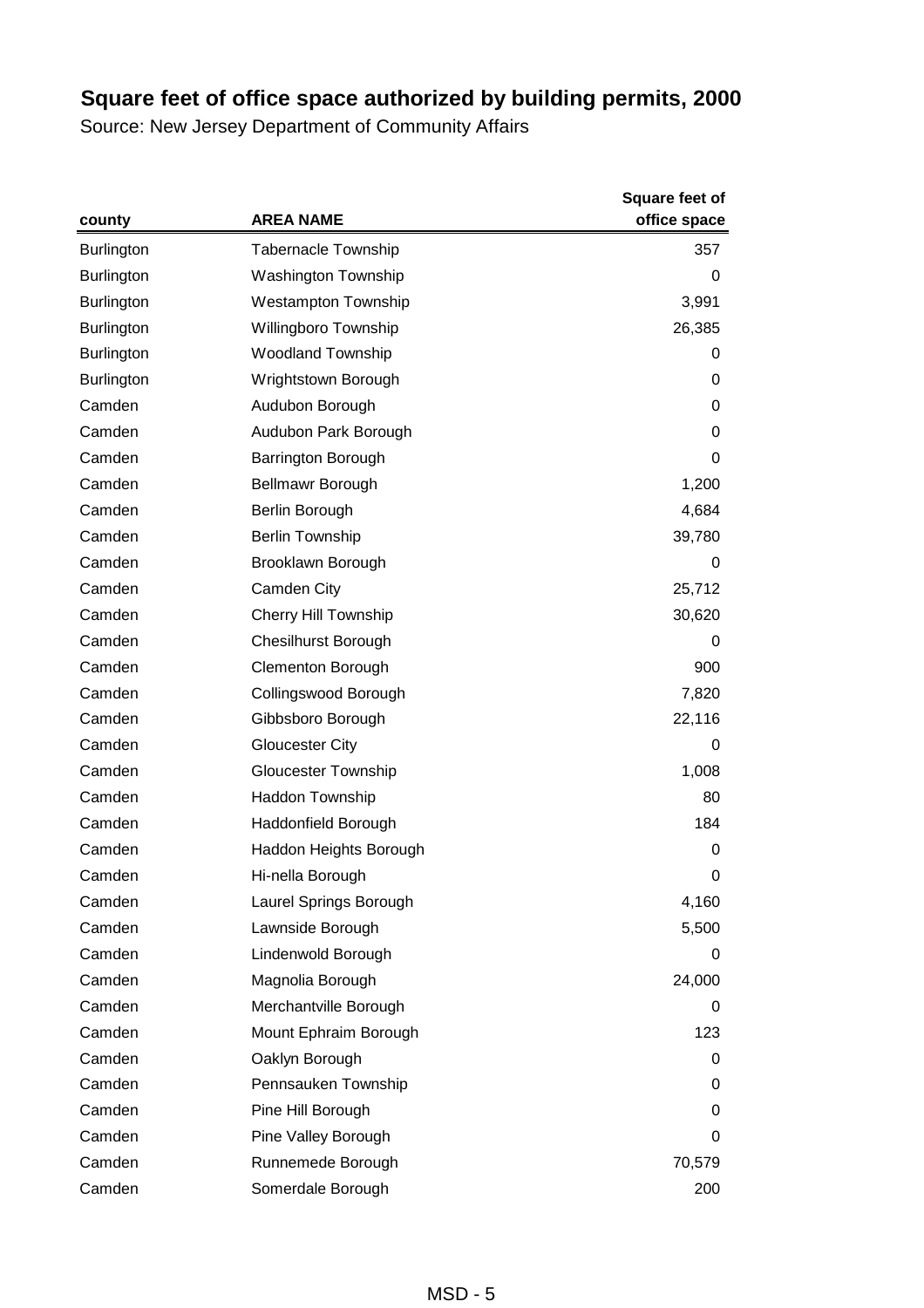|              |                                 | Square feet of |
|--------------|---------------------------------|----------------|
| county       | <b>AREA NAME</b>                | office space   |
| Camden       | <b>Stratford Borough</b>        | 0              |
| Camden       | <b>Tavistock Borough</b>        | 0              |
| Camden       | Voorhees Township               | 35,659         |
| Camden       | <b>Waterford Township</b>       | 762            |
| Camden       | Winslow Township                | 4,403          |
| Camden       | Woodlynne Borough               | 0              |
| Cape May     | Avalon Borough                  | 2,832          |
| Cape May     | Cape May City                   | 5,268          |
| Cape May     | Cape May Point Borough          | 0              |
| Cape May     | Dennis Township                 | 0              |
| Cape May     | Lower Township                  | 0              |
| Cape May     | Middle Township                 | 46,326         |
| Cape May     | North Wildwood City             | 648            |
| Cape May     | Ocean City                      | 1              |
| Cape May     | Sea Isle City                   | 0              |
| Cape May     | Stone Harbor Borough            | 0              |
| Cape May     | <b>Upper Township</b>           | 10,911         |
| Cape May     | West Cape May Borough           | 0              |
| Cape May     | West Wildwood Borough           | 0              |
| Cape May     | <b>Wildwood City</b>            | 286            |
| Cape May     | Wildwood Crest Borough          | 0              |
| Cape May     | Woodbine Borough                | 0              |
| Cumberland   | <b>Bridgeton City</b>           | 6,756          |
| Cumberland   | <b>Commercial Township</b>      | 5,404          |
| Cumberland   | <b>Deerfield Township</b>       | 0              |
| Cumberland   | Downe Township                  | 0              |
| Cumberland   | <b>Fairfield Township</b>       | 0              |
| Cumberland   | <b>Greenwich Township</b>       | 0              |
| Cumberland   | <b>Hopewell Township</b>        | 11,951         |
| Cumberland   | Lawrence Township               | 0              |
| Cumberland   | Maurice River Township          | 3,600          |
| Cumberland   | Millville City                  | 26,308         |
| Cumberland   | Shiloh Borough                  | 0              |
| Cumberland   | <b>Stow Creek Township</b>      | 0              |
| Cumberland   | <b>Upper Deerfield Township</b> | 15,052         |
| Cumberland   | <b>Vineland City</b>            | 23,557         |
| <b>Essex</b> | <b>Belleville Town</b>          | 10,312         |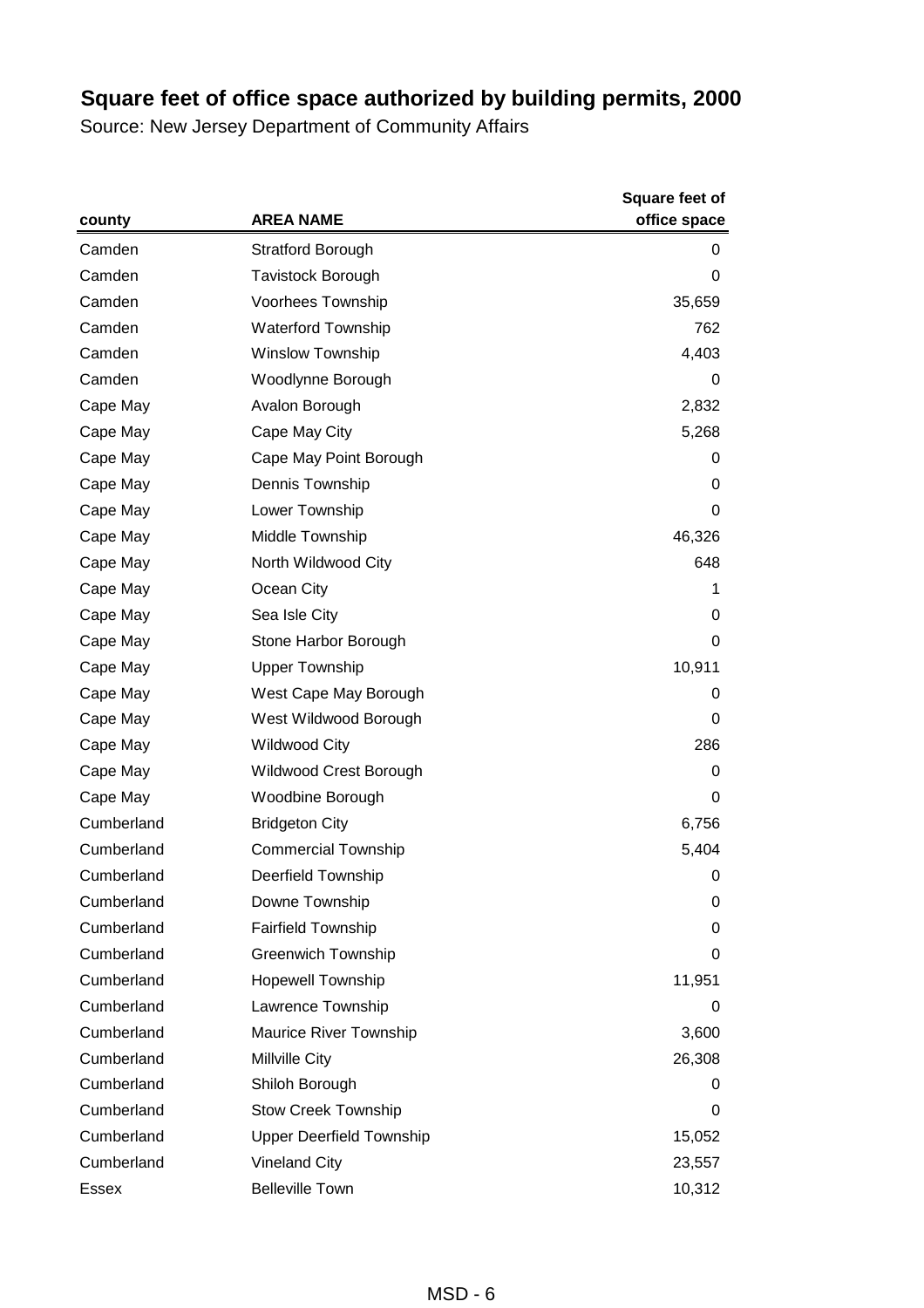|              | <b>AREA NAME</b>               | <b>Square feet of</b><br>office space |
|--------------|--------------------------------|---------------------------------------|
| county       |                                |                                       |
| <b>Essex</b> | <b>Bloomfield Township</b>     | 0                                     |
| Essex        | <b>Caldwell Township</b>       | 5,262                                 |
| Essex        | Cedar Grove Township           | 27,591                                |
| Essex        | East Orange City               | 3,000                                 |
| <b>Essex</b> | <b>Essex Fells Township</b>    | 0                                     |
| Essex        | <b>Fairfield Township</b>      | 161,478                               |
| Essex        | Glen Ridge Borough             | 0                                     |
| Essex        | Irvington Township             | 0                                     |
| <b>Essex</b> | Livingston Township            | 5,538                                 |
| Essex        | Maplewood Township             | 1,066                                 |
| <b>Essex</b> | Millburn Township              | 4,541                                 |
| Essex        | <b>Montclair Township</b>      | 7,160                                 |
| Essex        | <b>Newark City</b>             | 223,654                               |
| <b>Essex</b> | North Caldwell Borough         | 0                                     |
| <b>Essex</b> | <b>Nutley Township</b>         | 12,460                                |
| Essex        | City of Orange Township        | 420                                   |
| Essex        | Roseland Borough               | 0                                     |
| Essex        | South Orange Village           | 0                                     |
| <b>Essex</b> | Verona Township                | 11,625                                |
| Essex        | West Caldwell Township         | 44,631                                |
| Essex        | West Orange Township           | 180,128                               |
| Gloucester   | Clayton Borough                | 0                                     |
| Gloucester   | Deptford Township              | 4,036                                 |
| Gloucester   | <b>East Greenwich Township</b> | 18,438                                |
| Gloucester   | <b>Elk Township</b>            | 6,871                                 |
| Gloucester   | Franklin Township              | 0                                     |
| Gloucester   | Glassboro Borough              | 3,714                                 |
| Gloucester   | <b>Greenwich Township</b>      | 200                                   |
| Gloucester   | Harrison Township              | 12,000                                |
| Gloucester   | Logan Township                 | 5,908                                 |
| Gloucester   | Mantua Township                | 19,782                                |
| Gloucester   | Monroe Township                | 1,000                                 |
| Gloucester   | National Park Borough          | 0                                     |
| Gloucester   | Newfield Borough               | 0                                     |
| Gloucester   | Paulsboro Borough              | 0                                     |
| Gloucester   | Pitman Borough                 | 3,669                                 |
| Gloucester   | South Harrison Township        | 870                                   |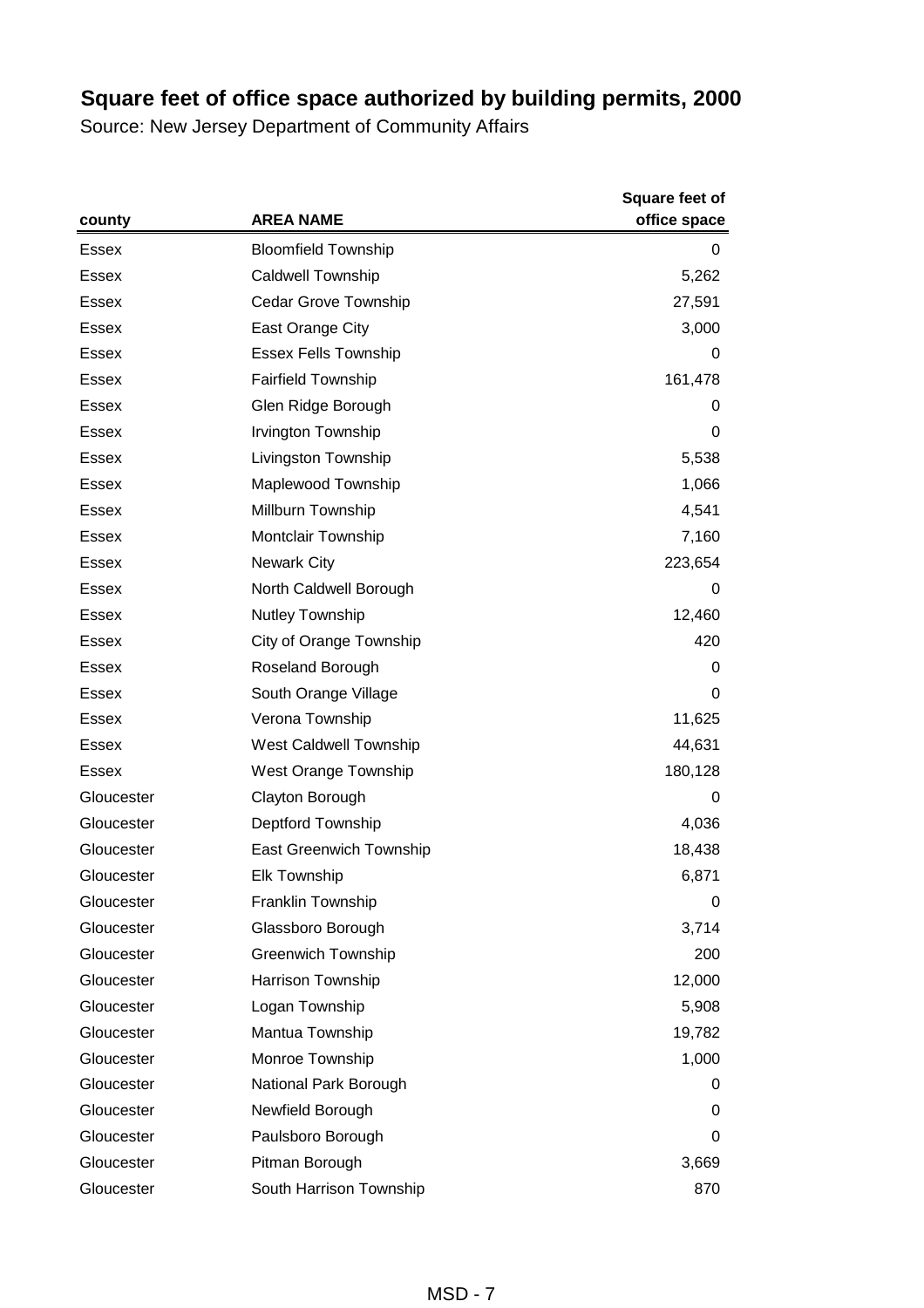|            | <b>AREA NAME</b>          | <b>Square feet of</b><br>office space |
|------------|---------------------------|---------------------------------------|
| county     |                           |                                       |
| Gloucester | Swedesborough Borough     | 0                                     |
| Gloucester | Washington Township       | 61,418                                |
| Gloucester | Wenonah Borough           | 0                                     |
| Gloucester | West Deptford Township    | 52,913                                |
| Gloucester | Westville Borough         | 0                                     |
| Gloucester | <b>Woodbury City</b>      | 48,560                                |
| Gloucester | Woodbury Heights Borough  | 0                                     |
| Gloucester | Woolwich Township         | 0                                     |
| Hudson     | <b>Bayonne City</b>       | 91,358                                |
| Hudson     | East Newark Borough       | 0                                     |
| Hudson     | <b>Guttenberg Town</b>    | 0                                     |
| Hudson     | Harrison Town             | 0                                     |
| Hudson     | Hoboken City              | 0                                     |
| Hudson     | Jersey City               | 645,532                               |
| Hudson     | Kearny Town               | 4,589                                 |
| Hudson     | North Bergen Township     | 20,817                                |
| Hudson     | Secaucus Town             | 25,909                                |
| Hudson     | <b>Union City</b>         | 0                                     |
| Hudson     | Weehawken Township        | 0                                     |
| Hudson     | West New York Town        | 0                                     |
| Hunterdon  | Alexandria Township       | 0                                     |
| Hunterdon  | <b>Bethlehem Township</b> | 0                                     |
| Hunterdon  | <b>Bloomsbury Borough</b> | 0                                     |
| Hunterdon  | Califon Borough           | 0                                     |
| Hunterdon  | <b>Clinton Town</b>       | 0                                     |
| Hunterdon  | <b>Clinton Township</b>   | 15,750                                |
| Hunterdon  | <b>Delaware Township</b>  | 0                                     |
| Hunterdon  | East Amwell Township      | 0                                     |
| Hunterdon  | Flemington Borough        | 0                                     |
| Hunterdon  | Franklin Township         | 0                                     |
| Hunterdon  | Frenchtown Borough        | 0                                     |
| Hunterdon  | Glen Gardner Borough      | 0                                     |
| Hunterdon  | Hampton Borough           | 0                                     |
| Hunterdon  | High Bridge Borough       | 0                                     |
| Hunterdon  | <b>Holland Township</b>   | 0                                     |
| Hunterdon  | Kingwood Township         | 5,616                                 |
| Hunterdon  | Lambertville City         | 2,314                                 |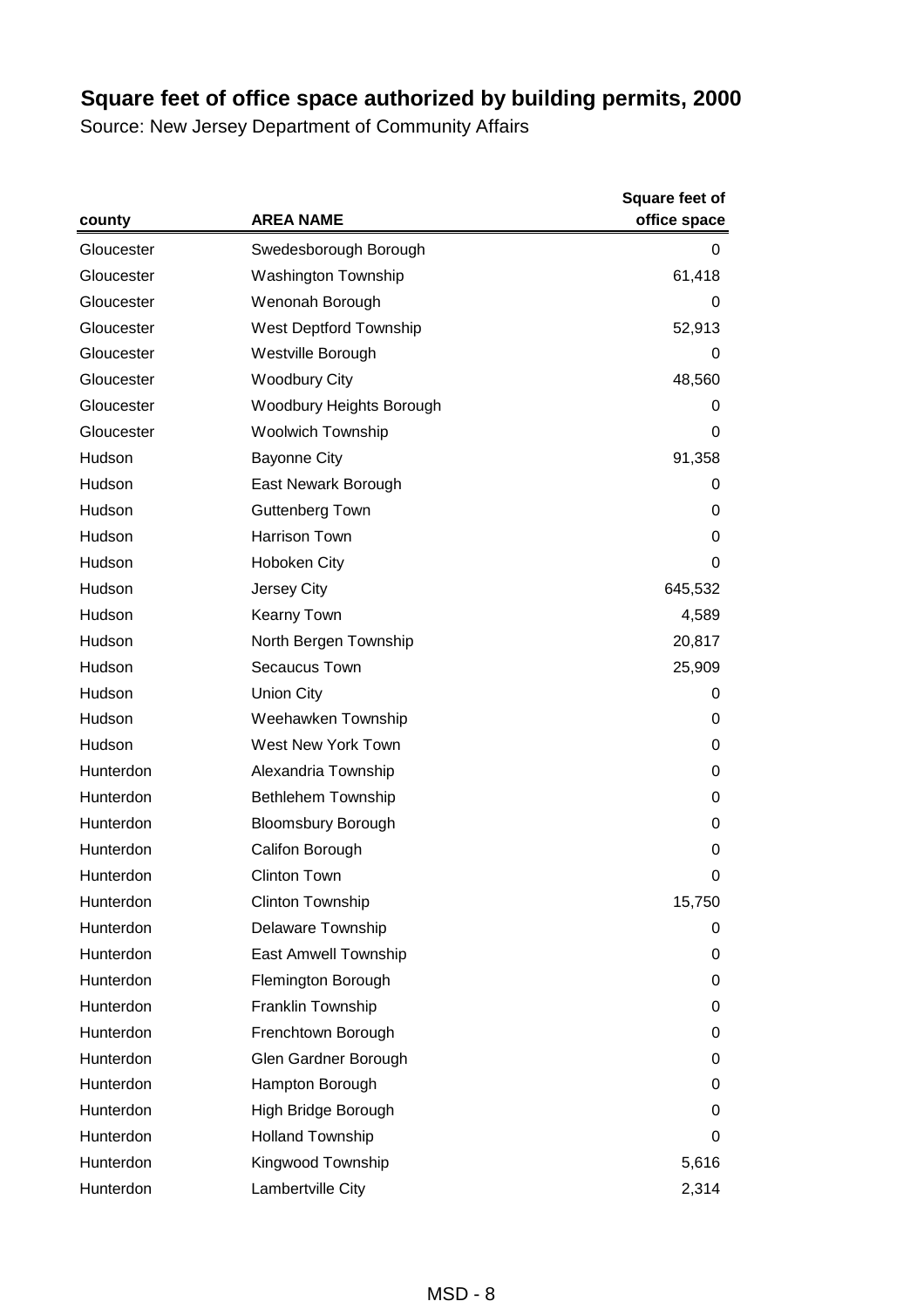|           |                             | <b>Square feet of</b> |
|-----------|-----------------------------|-----------------------|
| county    | <b>AREA NAME</b>            | office space          |
| Hunterdon | Lebanon Borough             | 125                   |
| Hunterdon | Lebanon Township            | 553                   |
| Hunterdon | Milford Borough             | 0                     |
| Hunterdon | Raritan Township            | 85,375                |
| Hunterdon | Readington Township         | 124,415               |
| Hunterdon | Stockton Borough            | 0                     |
| Hunterdon | <b>Tewksbury Township</b>   | 6,790                 |
| Hunterdon | Union Township              | 65,335                |
| Hunterdon | <b>West Amwell Township</b> | 16,434                |
| Mercer    | East Windsor Township       | 43,008                |
| Mercer    | <b>Ewing Township</b>       | 12,000                |
| Mercer    | <b>Hamilton Township</b>    | 137,136               |
| Mercer    | <b>Hightstown Borough</b>   | 0                     |
| Mercer    | Hopewell Borough            | 0                     |
| Mercer    | <b>Hopewell Township</b>    | 902,111               |
| Mercer    | Lawrence Township           | 512,376               |
| Mercer    | Pennington Borough          | 0                     |
| Mercer    | Princeton Borough           | 89,700                |
| Mercer    | Princeton Township          | 160,272               |
| Mercer    | <b>Trenton City</b>         | 4,842                 |
| Mercer    | Washington Township         | 14,875                |
| Mercer    | West Windsor Township       | 223,037               |
| Middlesex | Carteret Borough            | 26,989                |
| Middlesex | Cranbury Township           | 197,933               |
| Middlesex | Dunellen Borough            | 0                     |
| Middlesex | East Brunswick Township     | 73,516                |
| Middlesex | Edison Township             | 39,899                |
| Middlesex | Helmetta Borough            | 37,550                |
| Middlesex | Highland Park Borough       | 714                   |
| Middlesex | Jamesburg Borough           | 1,250                 |
| Middlesex | Old Bridge Township         | 222,472               |
| Middlesex | Metuchen Borough            | 7,037                 |
| Middlesex | Middlesex Borough           | 18,219                |
| Middlesex | Milltown Borough            | 0                     |
| Middlesex | Monroe Township             | 29,004                |
| Middlesex | New Brunsick City           | 9,796                 |
| Middlesex | North Brunswick Township    | 36,198                |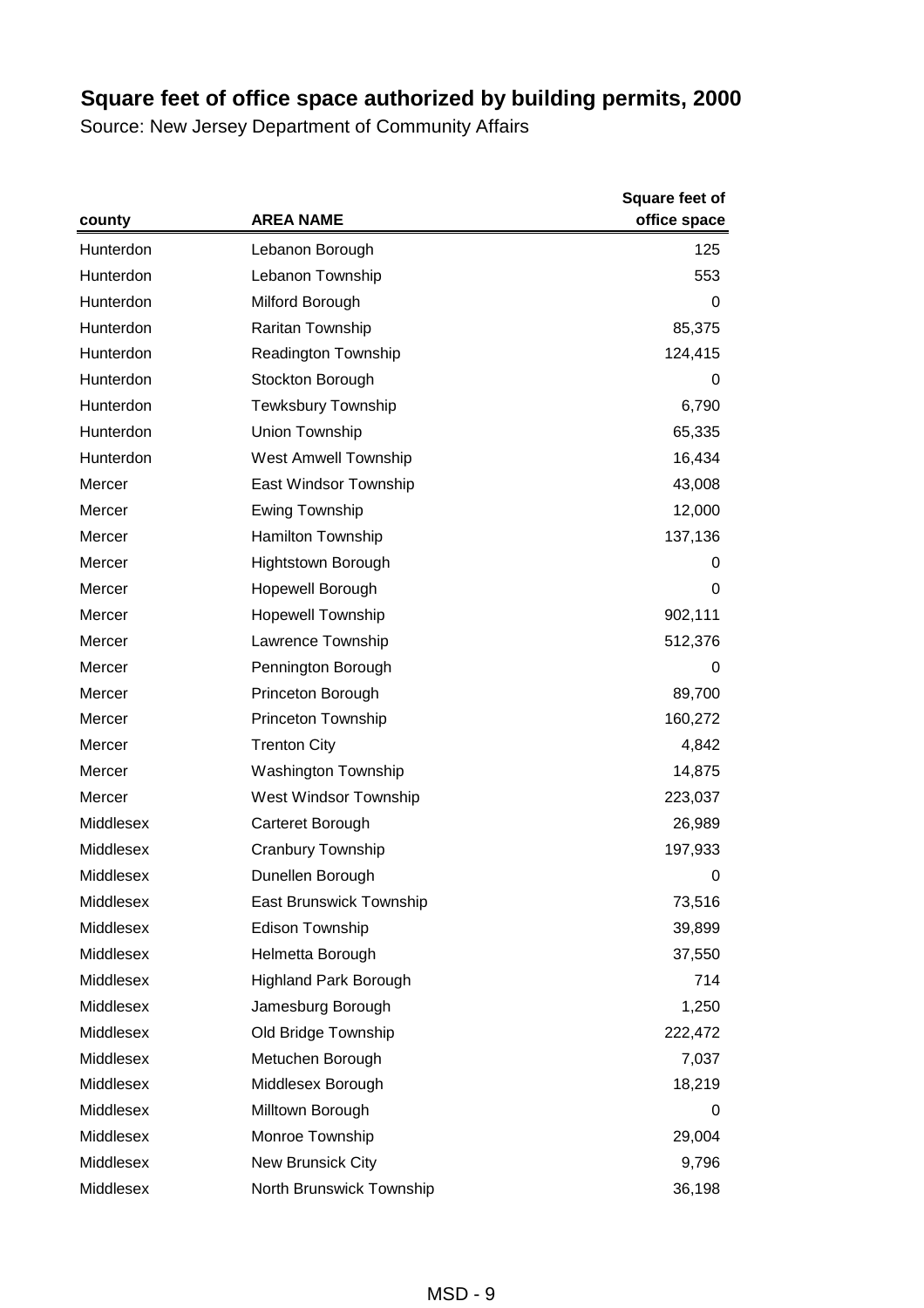| county    | <b>AREA NAME</b>             | Square feet of<br>office space |
|-----------|------------------------------|--------------------------------|
| Middlesex | Perth Amboy City             | 44,700                         |
| Middlesex | Piscataway Township          | 254,466                        |
| Middlesex | Plainsboro Township          | 172,055                        |
| Middlesex | Sayreville Borough           | 30,000                         |
| Middlesex | South Amboy City             | 0                              |
| Middlesex | South Brunswick Township     | 182,488                        |
| Middlesex | South Plainfield Borough     | 38,054                         |
| Middlesex | South River Borough          | 945                            |
| Middlesex | Spotswood Borough            | 0                              |
| Middlesex | Woodbridge Township          | 29,956                         |
| Monmouth  | Allenhurst Borough           | 0                              |
| Monmouth  | Allentown Borough            | 0                              |
| Monmouth  | <b>Asbury Park City</b>      | 2,400                          |
| Monmouth  | Atlantic Highlands Borough   | 3,017                          |
| Monmouth  | Avon-by-the-Sea Borough      | 0                              |
| Monmouth  | <b>Belmar Borough</b>        | 0                              |
| Monmouth  | <b>Bradley Beach Borough</b> | 0                              |
| Monmouth  | <b>Brielle Borough</b>       | 0                              |
| Monmouth  | <b>Colts Neck Township</b>   | 43,000                         |
| Monmouth  | Deal Borough                 | 0                              |
| Monmouth  | Eatontown Borough            | 154,577                        |
| Monmouth  | Englishtown Borough          | 0                              |
| Monmouth  | Fair Haven Borough           | 0                              |
| Monmouth  | Farmingdale Borough          | 0                              |
| Monmouth  | Freehold Borough             | 5,474                          |
| Monmouth  | Freehold Township            | 7,163                          |
| Monmouth  | Highlands Borough            | 3,269                          |
| Monmouth  | <b>Holmdel Township</b>      | 192                            |
| Monmouth  | Howell Township              | 37,506                         |
| Monmouth  | Interlaken Borough           | 0                              |
| Monmouth  | Keansburg Borough            | 0                              |
| Monmouth  | Keyport Borough              | 12,164                         |
| Monmouth  | Little Silver Borough        | 0                              |
| Monmouth  | Loch Arbour Village          | 0                              |
| Monmouth  | Long Branch City             | 0                              |
| Monmouth  | Manalapan Township           | 15,543                         |
| Monmouth  | Manasquan Borough            | 0                              |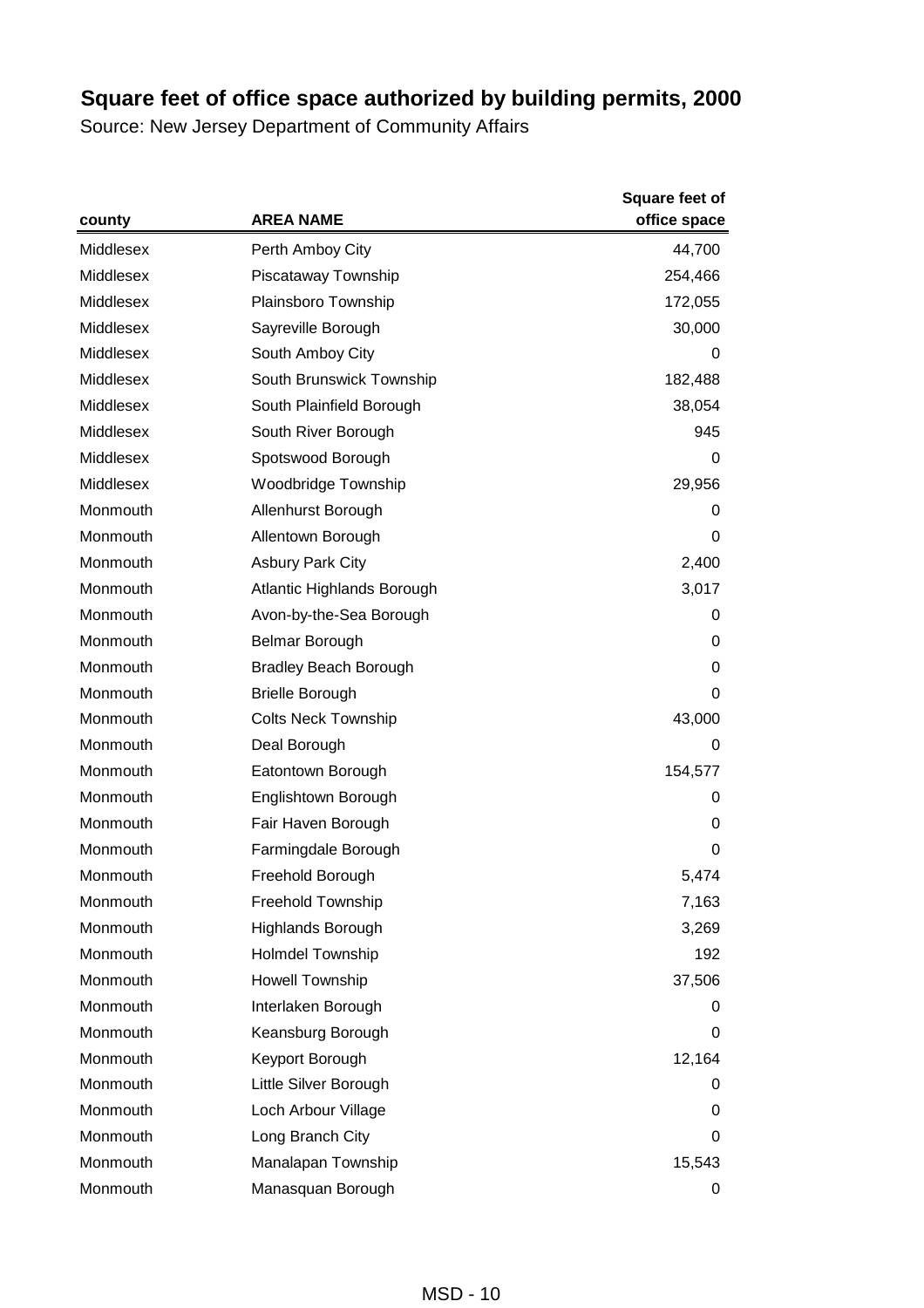| county        | <b>AREA NAME</b>               | <b>Square feet of</b><br>office space |
|---------------|--------------------------------|---------------------------------------|
| Monmouth      | <b>Marlboro Township</b>       | 30,170                                |
| Monmouth      | Matawan Borough                | 0                                     |
| Monmouth      | Aberdeen Township              | 23,116                                |
| Monmouth      | Middletown Township            | 36,151                                |
| Monmouth      | Millstone Township             | 0                                     |
| Monmouth      | Monmouth Beach Borough         | 0                                     |
| Monmouth      | Neptune Township               | 32,203                                |
| Monmouth      | Neptune City Borough           | 0                                     |
| Monmouth      | <b>Tinton Falls Borough</b>    | 108,834                               |
| Monmouth      | Ocean Township                 | 34,489                                |
| Monmouth      | Oceanport Borough              | 0                                     |
| Monmouth      | <b>Hazlet Township</b>         | 0                                     |
| Monmouth      | Red Bank Borough               | 24                                    |
| Monmouth      | Roosevelt Borough              | 0                                     |
| Monmouth      | Rumson Borough                 | 2,450                                 |
| Monmouth      | Sea Bright Borough             | 0                                     |
| Monmouth      | Sea Girt Borough               | 0                                     |
| Monmouth      | Shrewsbury Borough             | 0                                     |
| Monmouth      | <b>Shrewsbury Township</b>     | 0                                     |
| Monmouth      | South Belmar Borough           | 0                                     |
| Monmouth      | Spring Lake Borough            | 253                                   |
| Monmouth      | Spring Lake Heights Borough    | 5,599                                 |
| Monmouth      | Union Beach Borough            | 0                                     |
| Monmouth      | <b>Upper Freehold Township</b> | 0                                     |
| Monmouth      | <b>Wall Township</b>           | 297,892                               |
| Monmouth      | West Long Branch Borough       | 64,220                                |
| Morris        | <b>Boonton Town</b>            | 1,634                                 |
| Morris        | Boonton Township               | 0                                     |
| <b>Morris</b> | <b>Butler Borough</b>          | 0                                     |
| <b>Morris</b> | Chatham Borough                | 3,962                                 |
| Morris        | Chatham Township               | 519                                   |
| Morris        | Chester Borough                | 16,880                                |
| Morris        | <b>Chester Township</b>        | 45,040                                |
| Morris        | Denville Township              | 5,241                                 |
| Morris        | Dover Town                     | 0                                     |
| Morris        | East Hanover Township          | 591,673                               |
| Morris        | Florham Park Borough           | 356,248                               |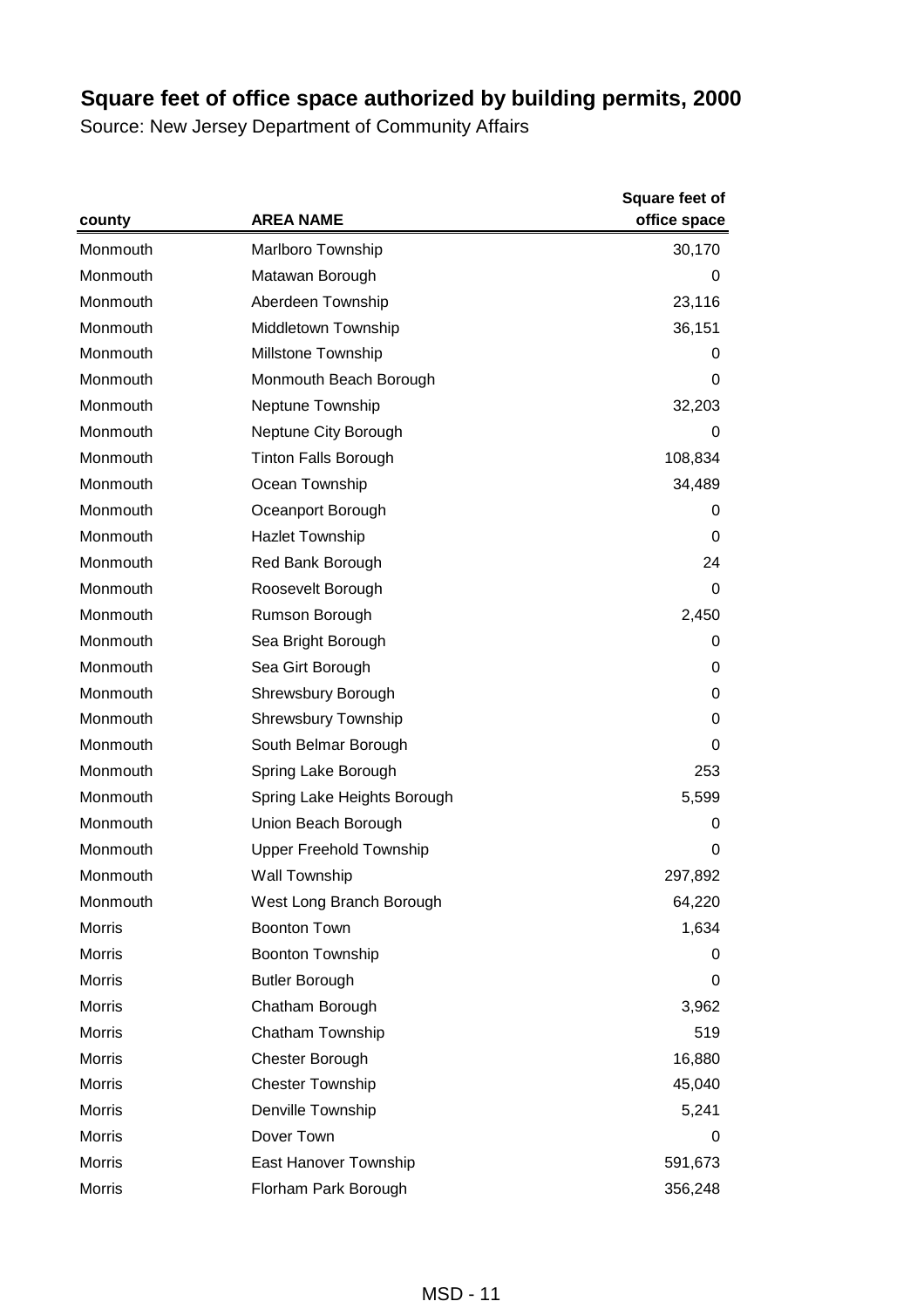|               |                                | <b>Square feet of</b> |
|---------------|--------------------------------|-----------------------|
| county        | <b>AREA NAME</b>               | office space          |
| <b>Morris</b> | <b>Hanover Township</b>        | 343,780               |
| Morris        | <b>Harding Township</b>        | 0                     |
| Morris        | Jefferson Township             | 160                   |
| Morris        | Kinnelon Borough               | 0                     |
| <b>Morris</b> | Lincoln Park Borough           | 27,225                |
| Morris        | Madison Borough                | 252                   |
| Morris        | Mendham Borough                | 0                     |
| Morris        | Mendham Township               | 0                     |
| Morris        | Mine Hill Township             | 0                     |
| <b>Morris</b> | Montville Township             | 39,507                |
| Morris        | Morris Township                | 10,443                |
| Morris        | Morris Plains Borough          | 0                     |
| Morris        | <b>Morristown Town</b>         | 9,215                 |
| Morris        | Mountain Lakes Borough         | 18,411                |
| <b>Morris</b> | Mount Arlington Borough        | 168,490               |
| Morris        | Mount Olive Township           | 4,575                 |
| Morris        | Netcong Borough                | 0                     |
| Morris        | Parsippany-Troy Hills Twp      | 1,011,124             |
| Morris        | Long Hill Township             | 2,382                 |
| <b>Morris</b> | Pequannock Township            | 108,546               |
| Morris        | Randolph Township              | 39,388                |
| Morris        | Riverdale Borough              | 44,503                |
| Morris        | Rockaway Borough               | 450                   |
| Morris        | Rockaway Township              | 0                     |
| Morris        | Roxbury Township               | 17,063                |
| <b>Morris</b> | <b>Victory Gardens Borough</b> | 0                     |
| <b>Morris</b> | <b>Washington Township</b>     | 0                     |
| Morris        | Wharton Borough                | 282                   |
| Ocean         | Barnegat Light Borough         | 0                     |
| Ocean         | Bay Head Borough               | 0                     |
| Ocean         | Beach Haven Borough            | 0                     |
| Ocean         | Beachwood Borough              | 0                     |
| Ocean         | <b>Berkeley Township</b>       | 1,226                 |
| Ocean         | <b>Brick Township</b>          | 1,756                 |
| Ocean         | Dover Township                 | 122,304               |
| Ocean         | Eagleswood Township            | 3,780                 |
| Ocean         | Harvey Cedars Borough          | 0                     |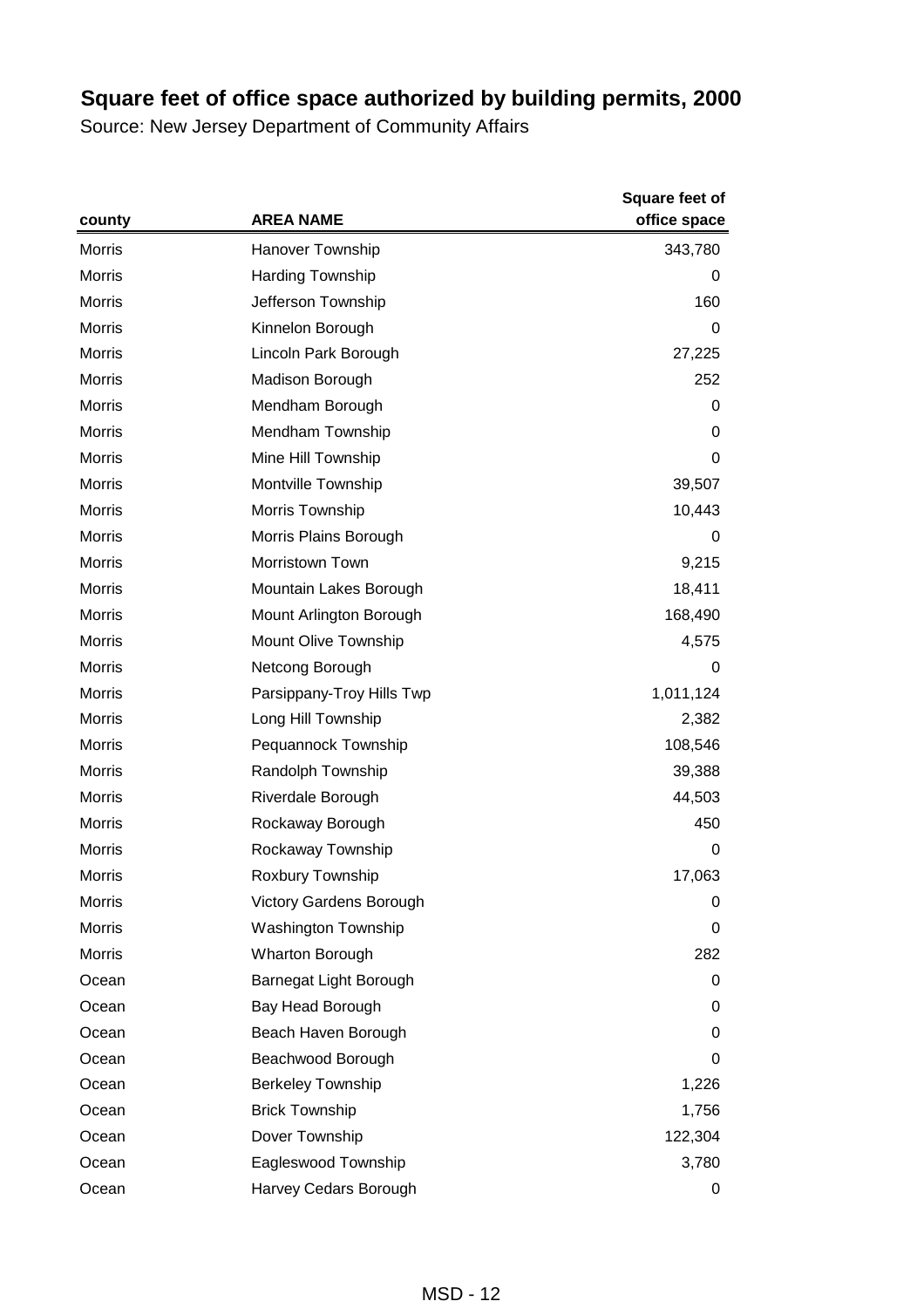|         | <b>AREA NAME</b>              | <b>Square feet of</b><br>office space |
|---------|-------------------------------|---------------------------------------|
| county  |                               |                                       |
| Ocean   | <b>Island Heights Borough</b> | 3,705                                 |
| Ocean   | Jackson Township              | 205,198                               |
| Ocean   | Lacey Township                | 18,287                                |
| Ocean   | Lakehurst Borough             | 2,790                                 |
| Ocean   | Lakewood Township             | 83,326                                |
| Ocean   | Lavallette Borough            | 460                                   |
| Ocean   | Little Egg Harbor Township    | 15,730                                |
| Ocean   | Long Beach Township           | 0                                     |
| Ocean   | Manchester Township           | 6,192                                 |
| Ocean   | Mantoloking Borough           | 0                                     |
| Ocean   | Ocean Township                | 0                                     |
| Ocean   | Ocean Gate Borough            | 0                                     |
| Ocean   | Pine Beach Borough            | 0                                     |
| Ocean   | <b>Plumsted Township</b>      | 235                                   |
| Ocean   | Point Pleasant Borough        | 3,139                                 |
| Ocean   | Point Pleasant Beach Boro     | 0                                     |
| Ocean   | Seaside Heights Borough       | 0                                     |
| Ocean   | Seaside Park Borough          | 0                                     |
| Ocean   | Ship Bottom Borough           | 1,418                                 |
| Ocean   | South Toms River Borough      | 0                                     |
| Ocean   | <b>Stafford Township</b>      | 15,478                                |
| Ocean   | Surf City Borough             | 0                                     |
| Ocean   | <b>Tuckerton Borough</b>      | 4,021                                 |
| Ocean   | <b>Barnegat Township</b>      | 1,196                                 |
| Passaic | <b>Bloomingdale Borough</b>   | 0                                     |
| Passaic | <b>Clifton City</b>           | 139,237                               |
| Passaic | Haledon Borough               | 2,934                                 |
| Passaic | Hawthorne Borough             | 12,668                                |
| Passaic | Little Falls Township         | 252                                   |
| Passaic | North Haledon Borough         | 0                                     |
| Passaic | Passaic City                  | 2,097                                 |
| Passaic | Paterson City                 | 1,316                                 |
| Passaic | Pompton Lakes Borough         | 3,669                                 |
| Passaic | Prospect Park Borough         | 0                                     |
| Passaic | Ringwood Borough              | 677                                   |
| Passaic | Totowa Borough                | 7,965                                 |
| Passaic | Wanaque Borough               | 2,915                                 |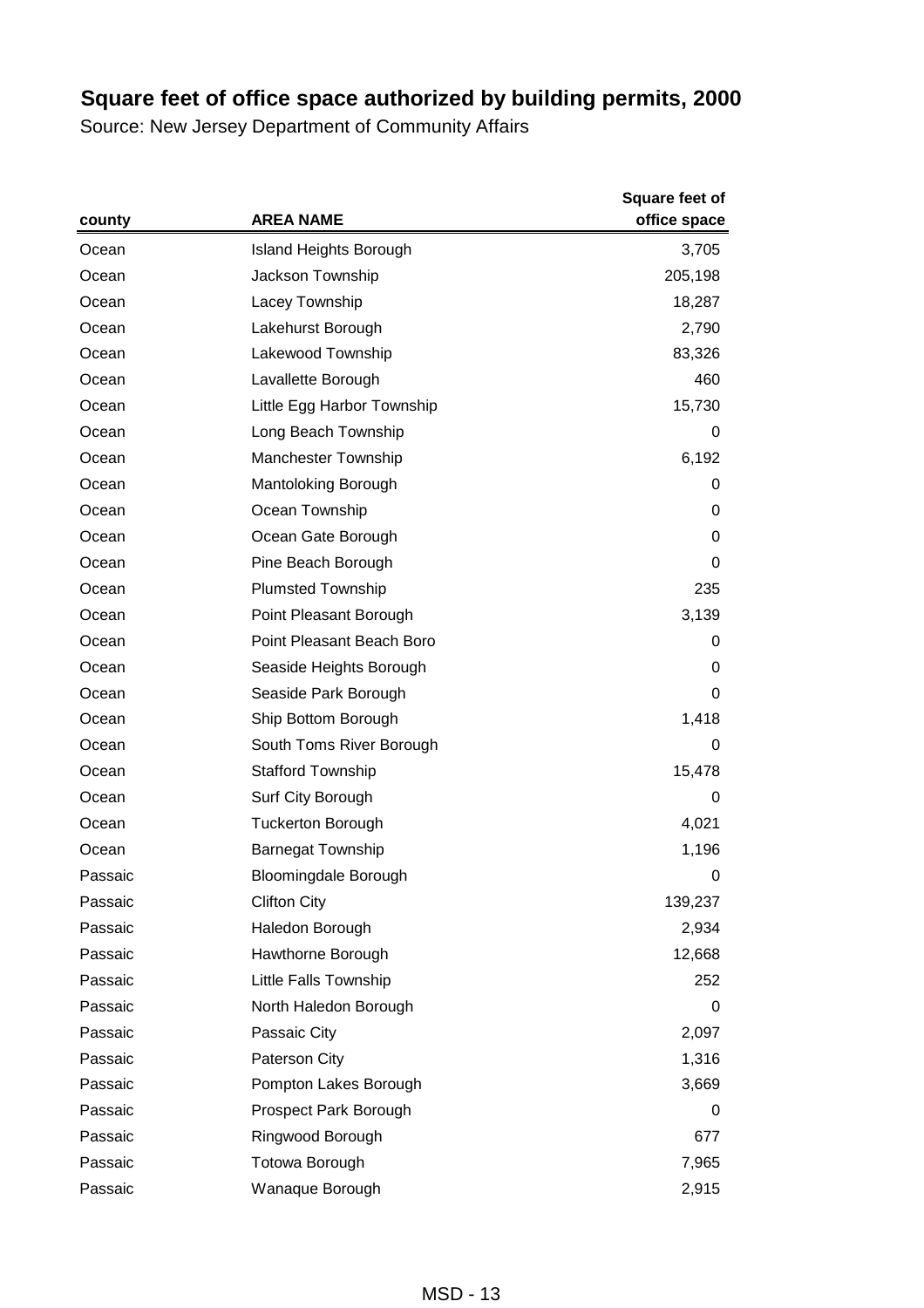|          | <b>AREA NAME</b>                 | <b>Square feet of</b><br>office space |
|----------|----------------------------------|---------------------------------------|
| county   |                                  |                                       |
| Passaic  | Wayne Township                   | 24,644                                |
| Passaic  | West Milford Township            | 17,533                                |
| Passaic  | West Paterson Borough            | 0                                     |
| Salem    | <b>Alloway Township</b>          | 820                                   |
| Salem    | Elmer Borough                    | 0                                     |
| Salem    | Elsinboro Township               | 0                                     |
| Salem    | Lower Alloways Creek Twp         | 0                                     |
| Salem    | Mannington Township              | 35,112                                |
| Salem    | <b>Oldmans Township</b>          | 4,608                                 |
| Salem    | Penns Grove Borough              | 25,413                                |
| Salem    | Pennsville Township              | 3,072                                 |
| Salem    | Pilesgrove Township              | 0                                     |
| Salem    | Pittsgrove Township              | 0                                     |
| Salem    | Quinton Township                 | 0                                     |
| Salem    | Salem City                       | 0                                     |
| Salem    | <b>Carneys Point Township</b>    | 4,731                                 |
| Salem    | <b>Upper Pittsgrove Township</b> | 0                                     |
| Salem    | Woodstown Borough                | 0                                     |
| Somerset | <b>Bedminster Township</b>       | 1,360                                 |
| Somerset | <b>Bernards Township</b>         | 134,378                               |
| Somerset | Bernardsville Borough            | 0                                     |
| Somerset | Bound Brook Borough              | 7,344                                 |
| Somerset | <b>Branchburg Township</b>       | 0                                     |
| Somerset | <b>Bridgewater Township</b>      | 760,164                               |
| Somerset | Far Hills Borough                | 0                                     |
| Somerset | Franklin Township                | 382,012                               |
| Somerset | <b>Green Brook Township</b>      | 0                                     |
| Somerset | Hillsborough Township            | 11,840                                |
| Somerset | Manville Borough                 | 0                                     |
| Somerset | Millstone Borough                | 0                                     |
| Somerset | Montgomery Township              | 0                                     |
| Somerset | North Plainfield Borough         | 0                                     |
| Somerset | Peapack-Gladstone Borough        | 0                                     |
| Somerset | Raritan Borough                  | 12,122                                |
| Somerset | Rocky Hill Borough               | 0                                     |
| Somerset | Somerville Borough               | 7,731                                 |
| Somerset | South Bound Brook Borough        | 0                                     |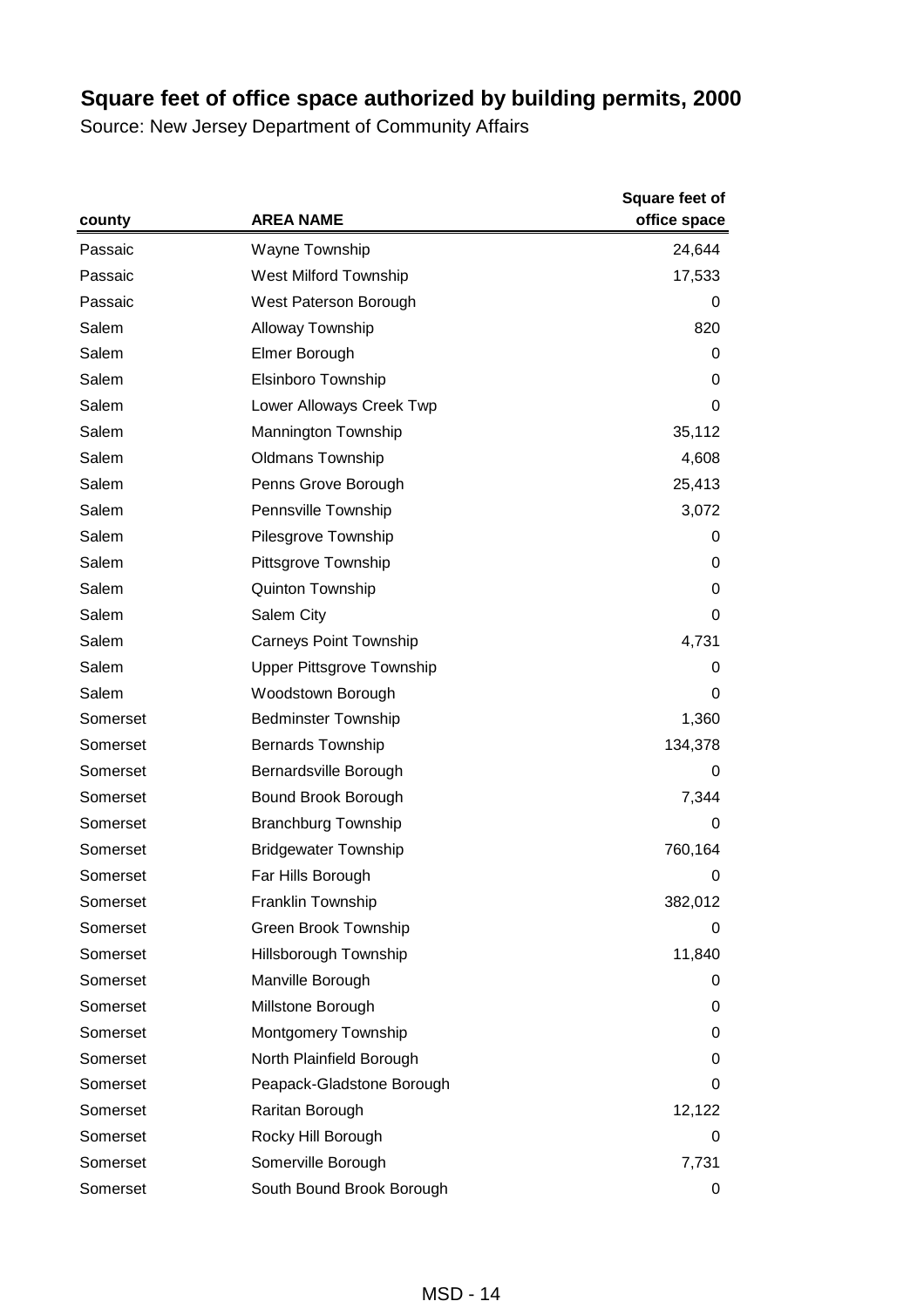|               | <b>AREA NAME</b>                 | <b>Square feet of</b><br>office space |
|---------------|----------------------------------|---------------------------------------|
| county        |                                  |                                       |
| Somerset      | Warren Township                  | 114,738                               |
| Somerset      | Watchung Borough                 | 0                                     |
| <b>Sussex</b> | Andover Borough                  | 144                                   |
| Sussex        | Andover Township                 | 2,114                                 |
| <b>Sussex</b> | <b>Branchville Borough</b>       | 0                                     |
| <b>Sussex</b> | <b>Byram Township</b>            | 20,045                                |
| <b>Sussex</b> | Frankford Township               | 0                                     |
| Sussex        | Franklin Borough                 | 0                                     |
| Sussex        | Fredon Township                  | 200                                   |
| <b>Sussex</b> | Green Township                   | 0                                     |
| Sussex        | Hamburg Borough                  | 0                                     |
| Sussex        | Hampton Township                 | 10,400                                |
| Sussex        | Hardyston Township               | 0                                     |
| Sussex        | <b>Hopatcong Borough</b>         | 6,431                                 |
| <b>Sussex</b> | Lafayette Township               | 0                                     |
| Sussex        | Montague Township                | 12,850                                |
| Sussex        | Newton Town                      | 0                                     |
| Sussex        | Ogdensburg Borough               | 0                                     |
| Sussex        | Sandyston Township               | 0                                     |
| <b>Sussex</b> | Sparta Township                  | 4,824                                 |
| <b>Sussex</b> | Stanhope Borough                 | 0                                     |
| Sussex        | <b>Stillwater Township</b>       | 0                                     |
| <b>Sussex</b> | Sussex Borough                   | 0                                     |
| <b>Sussex</b> | Vernon Township                  | 9,830                                 |
| Sussex        | <b>Walpack Township</b>          | 0                                     |
| <b>Sussex</b> | <b>Wantage Township</b>          | $\pmb{0}$                             |
| Union         | <b>Berkeley Heights Township</b> | 255,338                               |
| Union         | <b>Clark Township</b>            | 1,920                                 |
| Union         | <b>Cranford Township</b>         | 1,513                                 |
| Union         | <b>Elizabeth City</b>            | 252                                   |
| Union         | Fanwood Borough                  | 0                                     |
| Union         | Garwood Borough                  | 900                                   |
| Union         | Hillside Township                | 0                                     |
| Union         | Kenilworth Borough               | 138,452                               |
| Union         | Linden City                      | 72,995                                |
| Union         | Mountainside Borough             | 0                                     |
| Union         | New Providence Borough           | 0                                     |